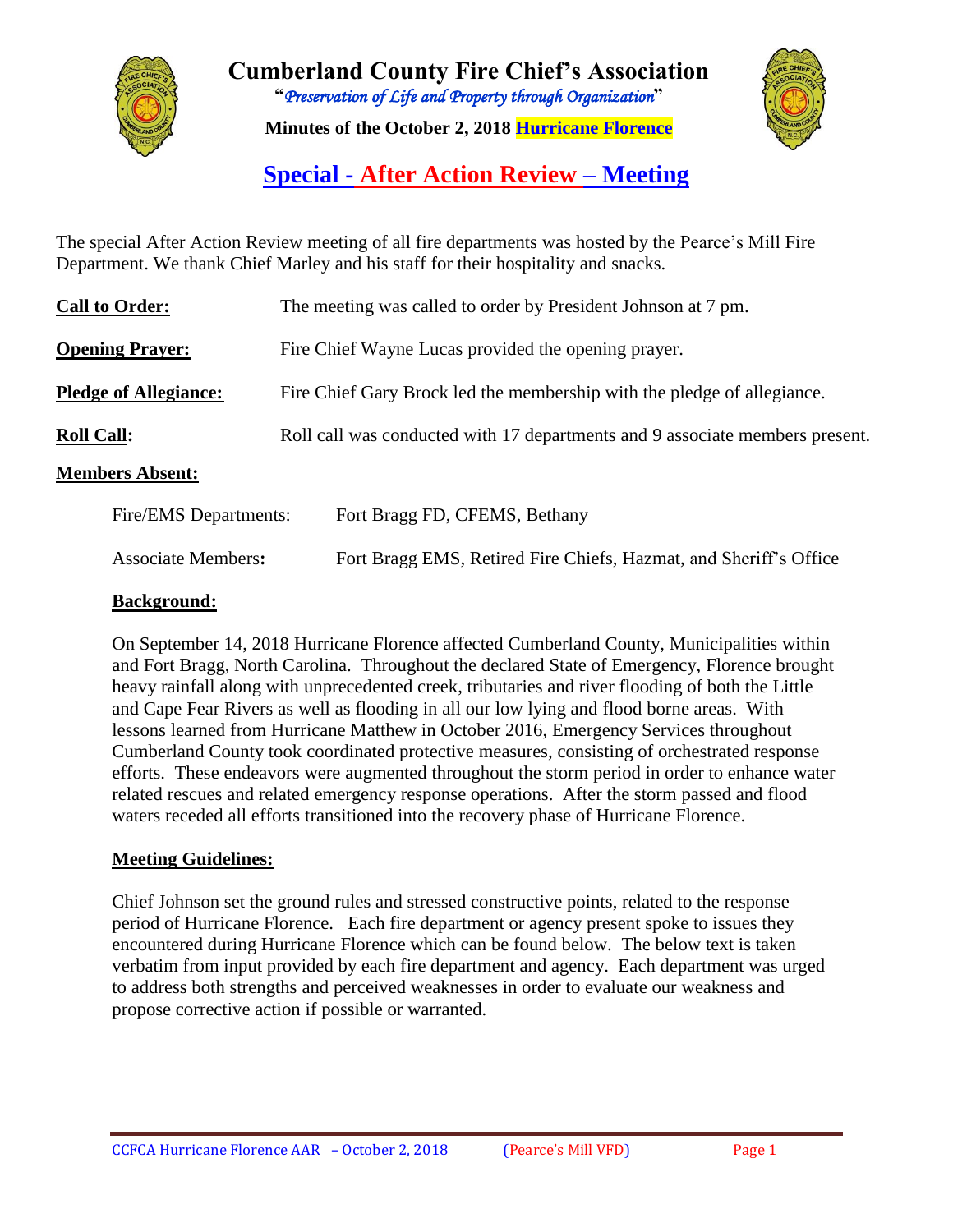### **Station 1 – Eastover (Chief Cannizarro)**

#### **Areas Needing Improvement:**

800 MHZ issues. Programing issues with base and mobile radios. Radios would indicate out of range.

### **Station 2/8 – Vander (Chief Bradshaw)**

#### **Areas Needing Improvement:**

County needs a backup radio plan to ensure communication is not interrupted. This needs to be coordinated and in place. The VIPER system did not work well.

Not a fan of VIPER radio system.

IMT (split) worked well and are in favor of doing it again. It was a good choice to split the county into two areas. The county IC needs additional personnel with him/her.

Outside resources need liaisons assigned with them to ensure they arrive where needed. There was an issue with SWTs NOT arriving where assigned due to non-familiarity.

Outside resources require radios. Need to be able to communicate with us.

Boats need an accurate numbering system. Ghost numbers for additional boats that are stood up.

Fire departments need LNOs at the EOC.

County Fire departments need representation at all news conferences.

Fire departments should be involved in all planning stages for the event.

Boat numbers need to be addressed in the apparatus numbering policy to include additional boats brought in from outside agencies.

Flood evacuation notices are important.

#### **STRENGHTS:**

Buses were great.

Fuel trucks were good, but under staffed to run station to station.

Military support was much better this time. High water vehicles worked well.

Fuel truck prepositioning was great, but didn't have manpower to run it.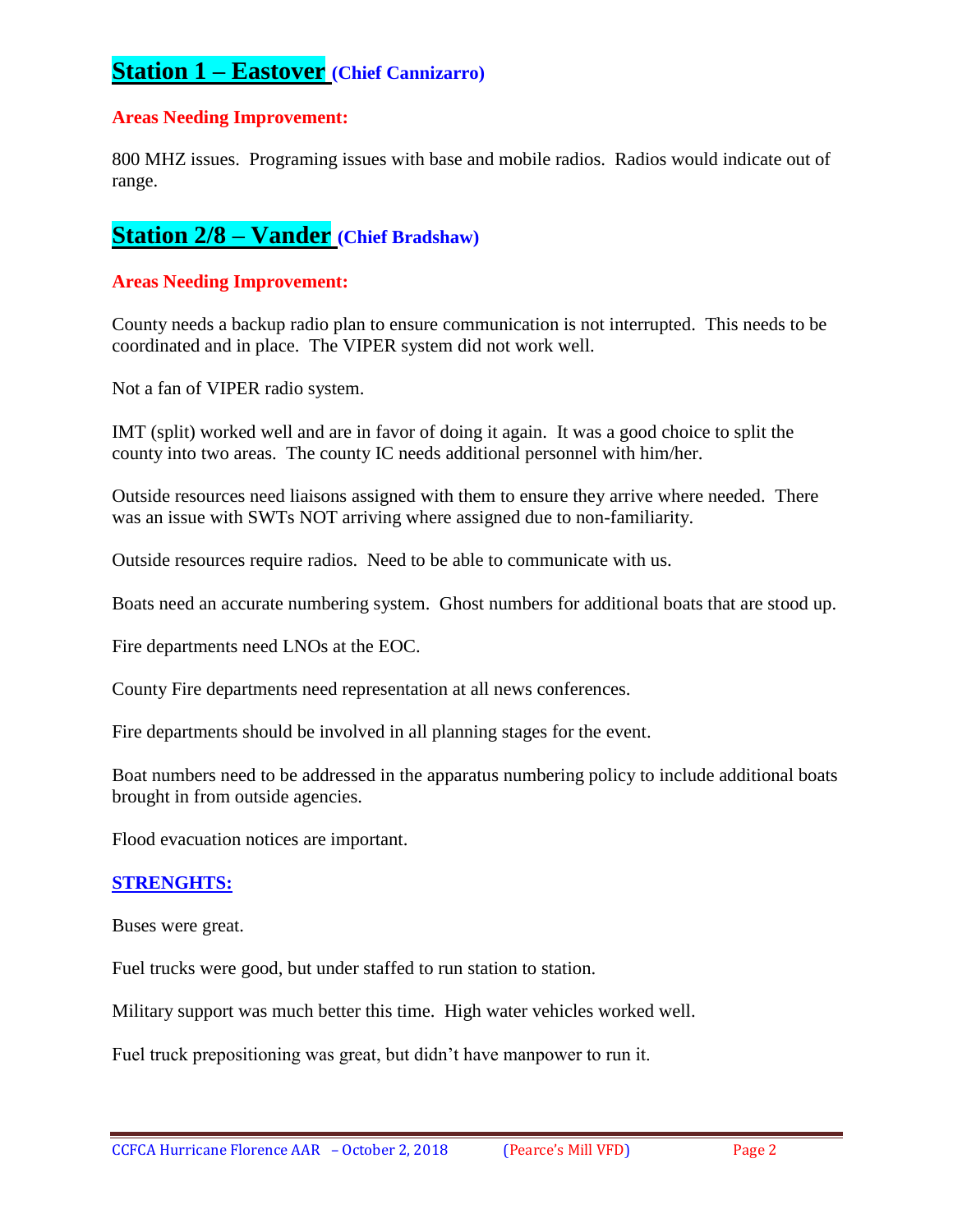# **Station 3 - Pearce Mills (Chief Marley)**

### **Areas Needing Improvement:**

AVL needs to be pre-coordinated.

### **STRENGHTS:**

Request for extra personnel needs to be in the system before the storm.

## **Station 4 – Cotton (Chief Harris)**

#### **Areas Needing Improvement:**

Miscommunication on dam break in Hoke County prompted the station evacuation.

Multiple swift water resources responded to the area when the dam breach was announced which would have worked well if the breach would have occurred.

Area command needs to be done sooner.

Co-locate county and city fire operations in one place for county-wide events

Confirm and locate all water assets located in the county. Identify capabilities of each asset.

County needs to acquire high axle vehicles for evacuations.

Establish a fire rep and a rescue rep in the EOC.

Better pre-staging of resources, boats, high axle vehicles etc.

Incorporate GIS mapping for affected areas.

#### **STRENGHTS:**

Activity Buses was a great resource.

### **Station 5 - Cumberland Road (Chief Parrish)**

#### **Areas Needing Improvement:**

Communications

Too many units utilizing the ground channel as opposed to MCTs

Freedom App/iPads were ineffective and essentially useless.

Relying on cellular data or Wi-Fi provided somewhat ineffective.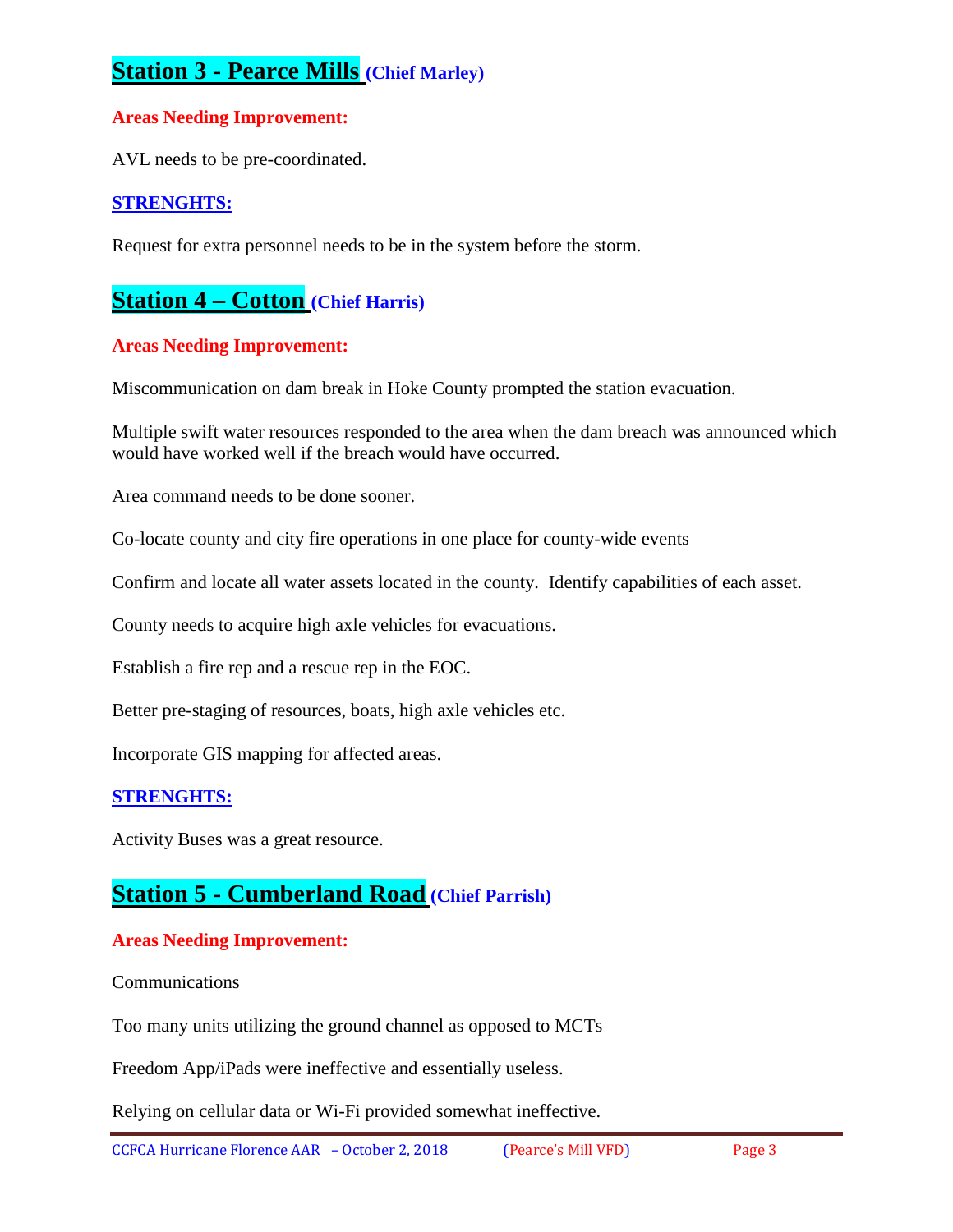I AM RESPONDING seemed to have some issues.

Missed communications when the Viper came back up.

Still believe that pre-staging barricades n areas/roadways know for flooding would help prevent driving through these areas.

Notification times for conference calls during operational periods.

Did not find out there were personnel staged to provide manpower until late Sunday and not being utilized, and department staff very fatigued.

### **STRENGHTS:**

**Communications** 

Communications plans established pre-storm.

Predetermined TAC channels.

Predetermined EM/EOC channel.

The ability to communicate via MCTs with CAD 11 and 12

**Operations** 

Conference calls pre-storm.

Holding down tree and wire calls unless a life hazard existed.

Pre-staged buses for transportation of evacuees.

### **Station 12 – Bethany – (Email from Chief Autry)**

### **Areas Needing Improvement:**

800 MHZ radio system was proving to need some work.

Lack of communication through the storm passed down from the EOC to our local departments.

When we were going to have a conference call, we had to a delay in notification.

We had not internet and no email.

Slow cell service.

Swift water rescue team responded to the wrong location (Maxwell Street in COF versus

Maxwell Road in Bethany)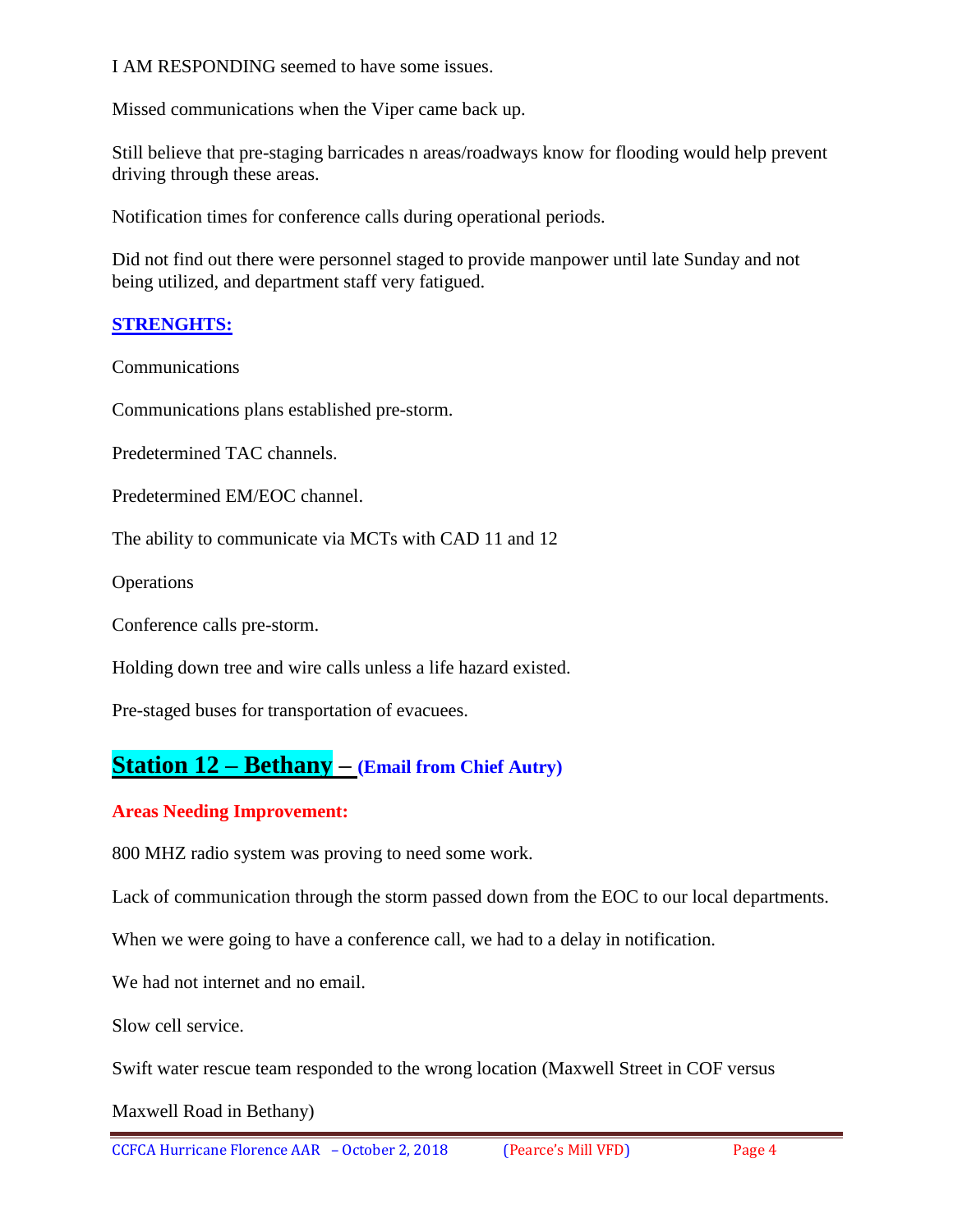May need to have Cumberland County personnel with each boat team.

Need CCEMS Paramedics that are trained in swift water with each rescue boat. We had a trauma patient that had been in the river for two days after a wreck and their policy states they have to be swift water trained to get on a boat in moving water.

Different information was passed on to rescue teams than to the fire departments.

Translators are needed in the EOC or on call. Had a patient that spoke Korean at one of our water rescues.

## **Station 13/19 - Stoney Point (Chief Johnson Sr.)**

### **Areas Needing Improvement:**

Conference calls. Timely notification was lacking and no roll call resulting in information breakdowns by stations not on conference call.

County Press releases during storm affected VFD's while VFD's had no knowledge of information made public nor was PRESS Conference information provided for public officials press releases to VFD's – Representation COF only.

800 MHZ issues – repeat issue from Matthew

Area commands for swift water teams established mid-stream, but created issues for us due to many established moving parts both internally and externally when we were required to change frequencies mid-stream and we were not on the conference call that facilitated the change – with no follow up from EOC.

No feedback on submitted requests.

Law assets during disaster assigned to FD

Set area command early moving forward.

Utilize public emergency messaging alerts.

Initially kept in the dark on shelter information.

Inaccurate info on dam failures created a social media nightmare.

Assign Liaison from CCFCA (Chief Officer) in EOC per 12 hour ops period – rotated by FDs

Procure – programs designated to handle disaster management that is compatible with county and state EM (WEB EOC)

Stay ahead of social media – bad information.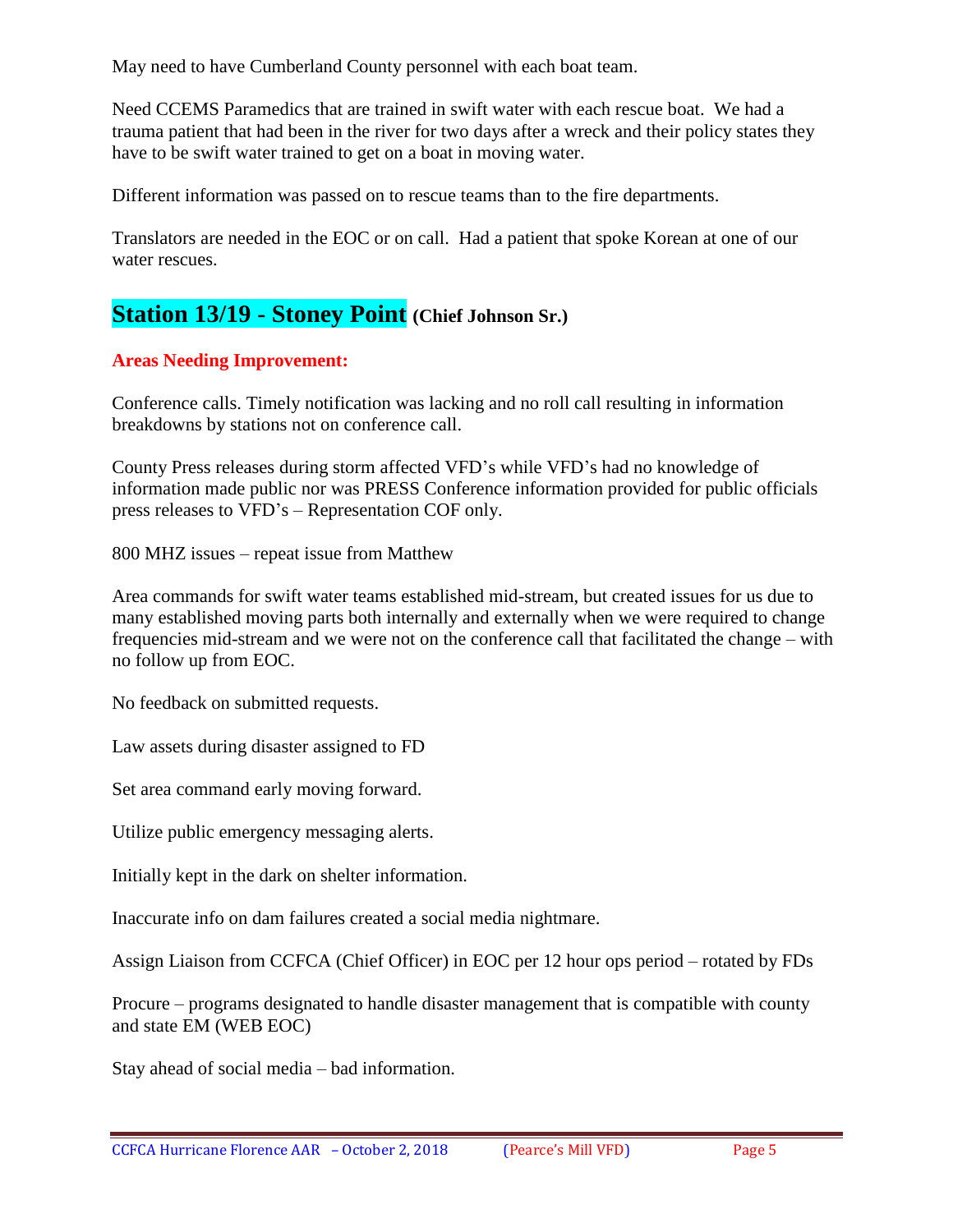### **STRENGHTS:**

No known ES worker injuries or deaths

Pre-Staging School Activity Buses every VFD and HM & SL for mass transportation Storm provided time to plan and monitor storm.

Initiated coordination conference early –

Pre-staged SWTs

Re-routing tree down calls to DOT and Power line calls to utilities

Used MCTs or tablets for communications with dispatch and interagency worked well and provided timely responses.

Pre-assigning tactical talk groups / channels to VFD's

Internal area coordination communications – Stations 3, 4,5,13 & 21

Being able to utilize COF 800MHz as a back up to county VIPER

### **Stations 15/20 & 25 – Westarea (Chief Bowen)**

### **Areas Needing Improvement:**

While initial planning was beneficial, emphasis was not placed on allocation of resources. This could somewhat be attributed to the process for requesting resources as the county chiefs are responsible for their individual requests. However, at the onset of the event, the placement of resources (boats, water rescue teams, high wheeled vehicles, fuel trucks etc.) throughout the county was not adequate. Planning on a more macro scale would prove beneficial, even if this manifested through suggestions to chiefs in a group forum so that they can make these requests. It does not appear as through much if any thought was given to the overall placement of resources prior to the event. The busses were a benefit, but they are people movers, not rescue vehicles. Westarea has roughly 50 miles of river frontage. Spring Lake has a considerable amount as well. Both districts have previous history of flooding issues during Matthew, however no resources were allocated nor suggested north of Fayetteville whatsoever until they were requested on our end. Staging of fuel and response equipment in the area of Andrews Road would be a good idea going forward. It can service us, Spring Lake and get across 295 to Wade and Godwin-Falcon (river conditions permitting).

While the original communications plan was well thought out, weaknesses were identified early on, before the onset of the incident with the possibility of site-trunking with our coms plan. When these issues came to pass, there was no communication or guidance from EOC other than "go to VHF". This was not just inconvenient it was dangerous and sold our response capability short. We do not feel as though it would have been prudent to undertake any operations in an IDLH environment under this backup coms plan. The lack of ability to communicate and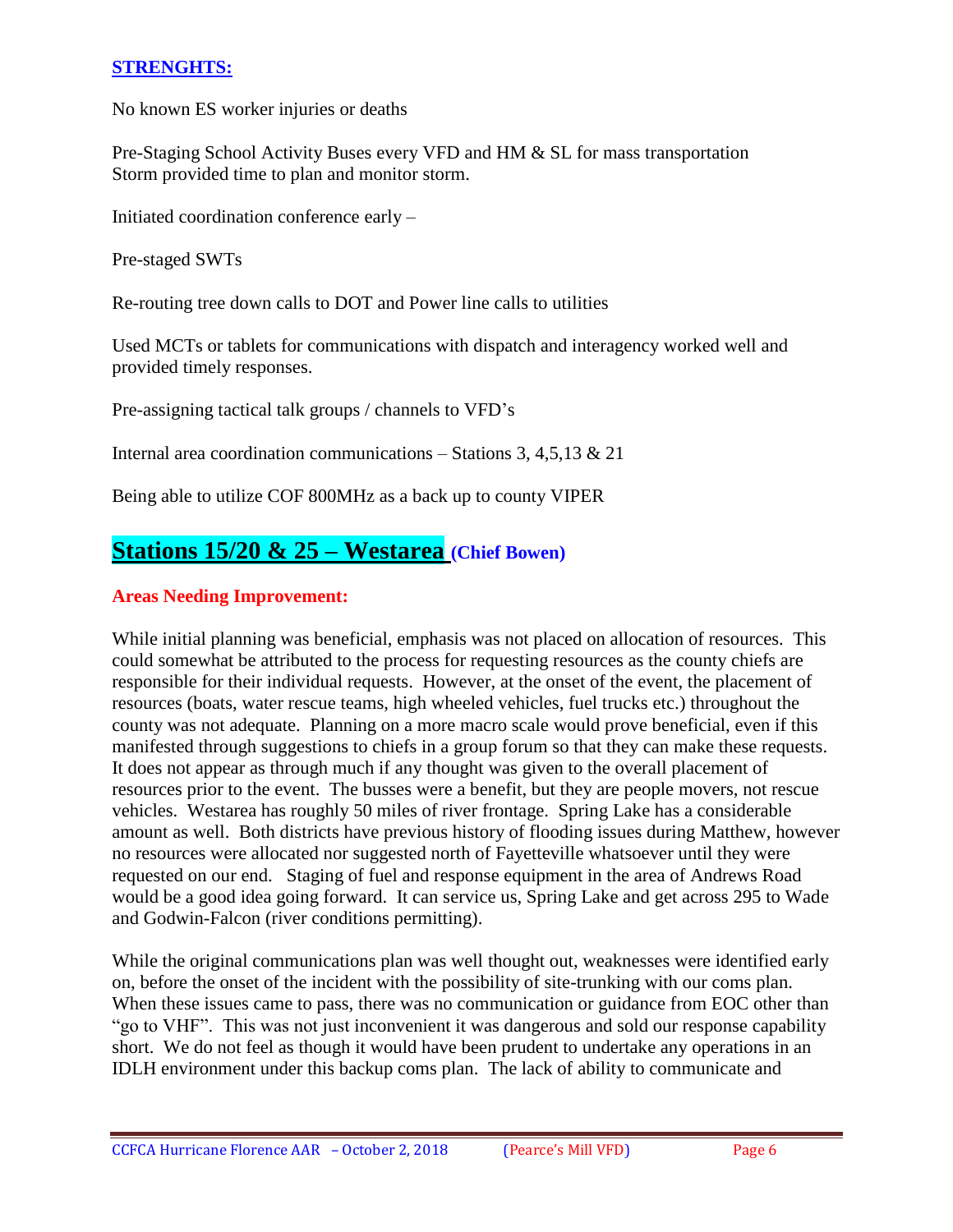maintain accountability of resources during dangerous storm conditions was dangerous enough, but we lost the ability to perform menial everyday responses without a reliable communications plan. At one point, we were relaying communications from Spring Lake to the EOC because they could not communicate at all. These things will happen during extraordinary events, systems will fail. However, there seemed to be an attempt on EOC's part to fix the problem. The problem was fixed when in an unrelated phone call with Chief Hill, Chief Bowen mentioned the radio system failure. Within 30 minutes, we had moved over to city channels, trunking issues were gone. And we were back to our original coms plan, albeit on different channels. EOC's posture within the context and many others seemed to be a wait and see if it fixes itself. Overall communication once the incident commenced was ineffective. We had great input and feedback prior to the incident, but once the green flag dropped, our EOC was ineffective. There was no communications in regard to road closures or pertinent information out to the individual stations. Harnett County, by comparison, was great in this area. They provided great feedback with road closures, trees down etc. We work with both agencies and the comparisons may not be apples to apples, but a county of our size and population should be on top of our game.

The initial plan of forwarding calls for trees down to DOT was not effective. At several points during the incident, the majority of roads in our district were blocked at multiple points. We as a department cleared all roads within our district. We did not see a DOT truck through the duration of the incident.

The process for closing roads/bridges was not effective. We received no guidance for closing bridges other than "use your judgement until at least Monday. We are not engineers. Once the bridges at 217, Wire Road, Elliot Bridge Road and those in Spring Lake were closed, Highway 401 was the only bridge open between Harnett and Cumberland Counties. Couple this with the fact that I-95 and 301 were shut down. Highway 401 at this point became a major thoroughfare. In addition to a lack of guidance for when this bridge should potentially be shut down also, there was no support for this portion of the event. We requested law enforcement to assist in traffic control at the 401 bridge. This request was initially denied outright. Harnett County Sherriff Wayne Coats reached out to Sherriff Wright and asked again. We received two deputies to assist. They responded to the wrong location and had to be moved to the bridge to keep traffic moving along. Once they were in place, the blockages cleared and traffic flowed smoothly with no backups. This lasted two hours and at that time we were told that SO would not be assisting with traffic or crowd control. Both SO units cleared the scene. Once this occurred, traffic was backed up in both directions as much as 10 miles, mostly due to rubber necking at the bridge. Couple this with the fact that the bridge could have been shut at any moment and you would have had 10 miles worth of cars, trucks, and tractor trailers to turn around on the road and move back in the opposite direction. We understand that resources were spread thin, but the outright denial to perform any traffic or crowd control is a failure of the system.

The planning and support for the river evacuations were totally ineffective. On Friday evening, we were notified by Harnett County EOC that they would commence a mandatory evacuation at 0630 on Saturday morning. At this time, we notified EOC and requested guidance as to whether we would be conducting evacuation on our side of these same rivers. We were told that EOC was monitoring the situation. On a conference call a couple hours later, we asked about the evacuation and were told that we would not be discussing evacuation during this call. Saturday morning at 0630, Harnett County commenced evacuation with a planning meeting, handing out maps, individual address points, evacuation notices and flyers. They also provided 150 people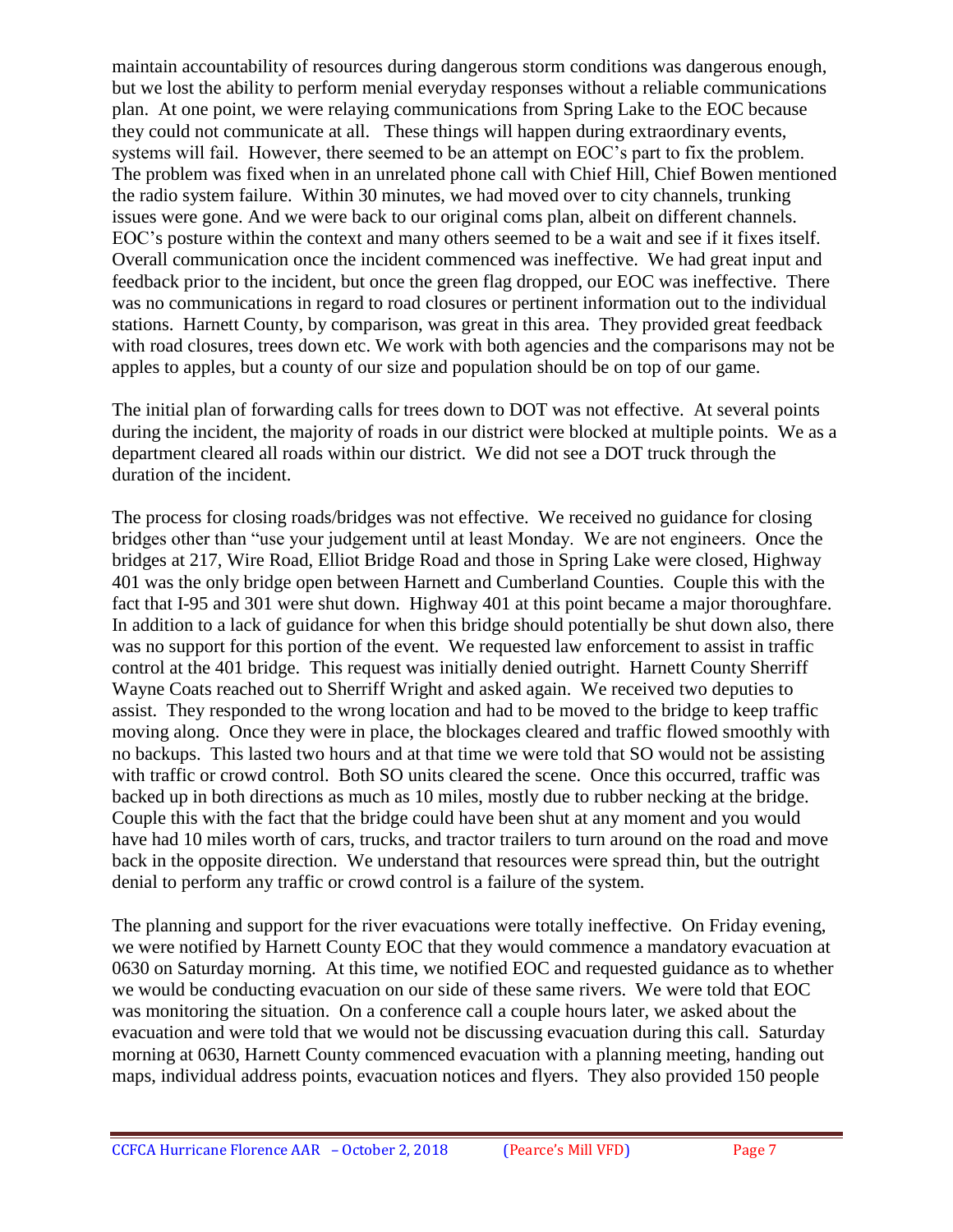from Harnett County Fire Departments, LEO etc. Many of these evacuations occurred within our contracted response area (which we understand was not the responsibility of Cumberland County). This was a streamlined operation accomplished with 12 hours of lead time. Harnett County asked at the completion of their evacuations if we would like to utilize their personnel to assist with our evacuations. We had no guidance from EOC at this point. At 2PM, we were notified that Cumberland County would be issuing a mandatory evacuation order with evacuations to be completed by 3PM on Sunday, the same time as Harnett County evacuations, with nearly 24 hours less lead time. We received no support or guidance from EOC for this event. There was no plan, no documentation, no address points, no evacuation notices, no flyers etc. We were told to evacuate one mile from the center of the Cape Fear and Little Rivers. That is all. This includes nearly 50 miles of river frontage in our district. We were allocated two high-wheeled vehicles (one of which we sent to assist Spring Lake) and 6 SO deputies. We arranged plans, briefings, notifications, flyers etc. for the event. During the operation, 6 more deputies were sent to assist. They were not told to report to us and were freelancing riding around, two or more miles from the river evacuating any house they came across. The overall process for the evacuation was from start to finish, planning to execution, totally ineffective and inadequate from EOC's perspective.

### **STRENGHTS:**

Initial communication and organizational planning was a strength. As a county, everyone took this storm much more seriously than Matthew and prior planning reflected this. Initial assignment of TAC channels for departments was beneficial. Activity bus placement prior to the event was also a benefit.

# **Station 16 – Wade (Chief Hill)**

### **Areas Needing Improvement:**

ICS/IMT training for county leaders and response Chiefs

Communications (both internal and external) – remember that not every Chief lives by smart phone.

Preplanning for large scale events.

Resource allocations – should be requested county-wide, not by the individual departments.

CCFCA representative in the EOC.

Pre-staging of road barriers at fire stations.

Coordination of food/housing for responders.

Need for Unified Command of the incident.

Evacuation zone was not establish by inundation maps.

We were better during this storm than Matthew.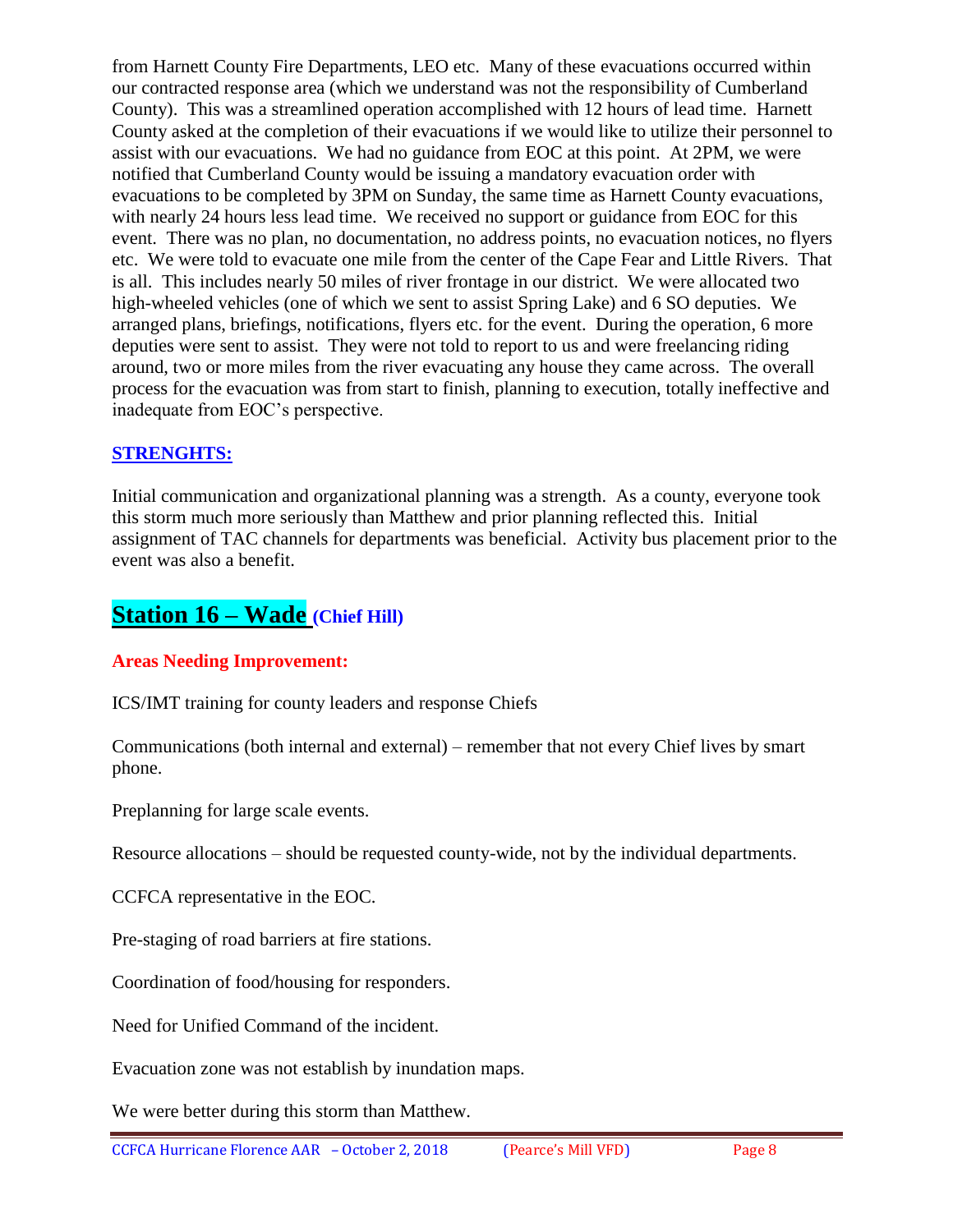### **STRENGHTS:**

Initial communication and organizational planning was a strength. As a county, everyone took this storm much more seriously than Matthew and prior planning reflected this. Initial assignment of TAC channels for departments was beneficial. Activity bus placement prior to the event was also a benefit.

Pre-deployed resources

Area command concept

Centralized coordination of specialty assets.

Ability to utilize FFD and Viper radio system interchangeably as back ups

Pre-notification of flood prone areas.

Non-fire response to tree and power lines down.

Shelter transportation.

## **Station 17 - Godwin Falcon Fire (Chief Lucas)**

### **Areas Needing Improvement:**

With the loss of commercial power, stations functioned with generators but no internet.

Also, the loss of public telephone (landline, fax, alarm service)

Loss of county Viper. Attempts made to provide emergency service via City of Fayetteville System

Public shelters were designated, but some had no generators.

Buses were provided to assist people getting to shelters, but took manpower from the respective stations to take people to shelters.

When I-95, Hwy 13, US 301 etc. closed, vehicles were dumped on rural town streets with no places to go. They came to the rural fire stations for food, water, shelter etc.

Lack of signage and barricades by DOT.

Food and water was provided, but not until after the greatest need.

Informed by Sherriff's Office that traffic control was not their responsibility, but a responsibility of SHP. Advised they would help after they took care of their other responsibilities.

Called for fuel truck. Provided by another fire department and not the county school tanker.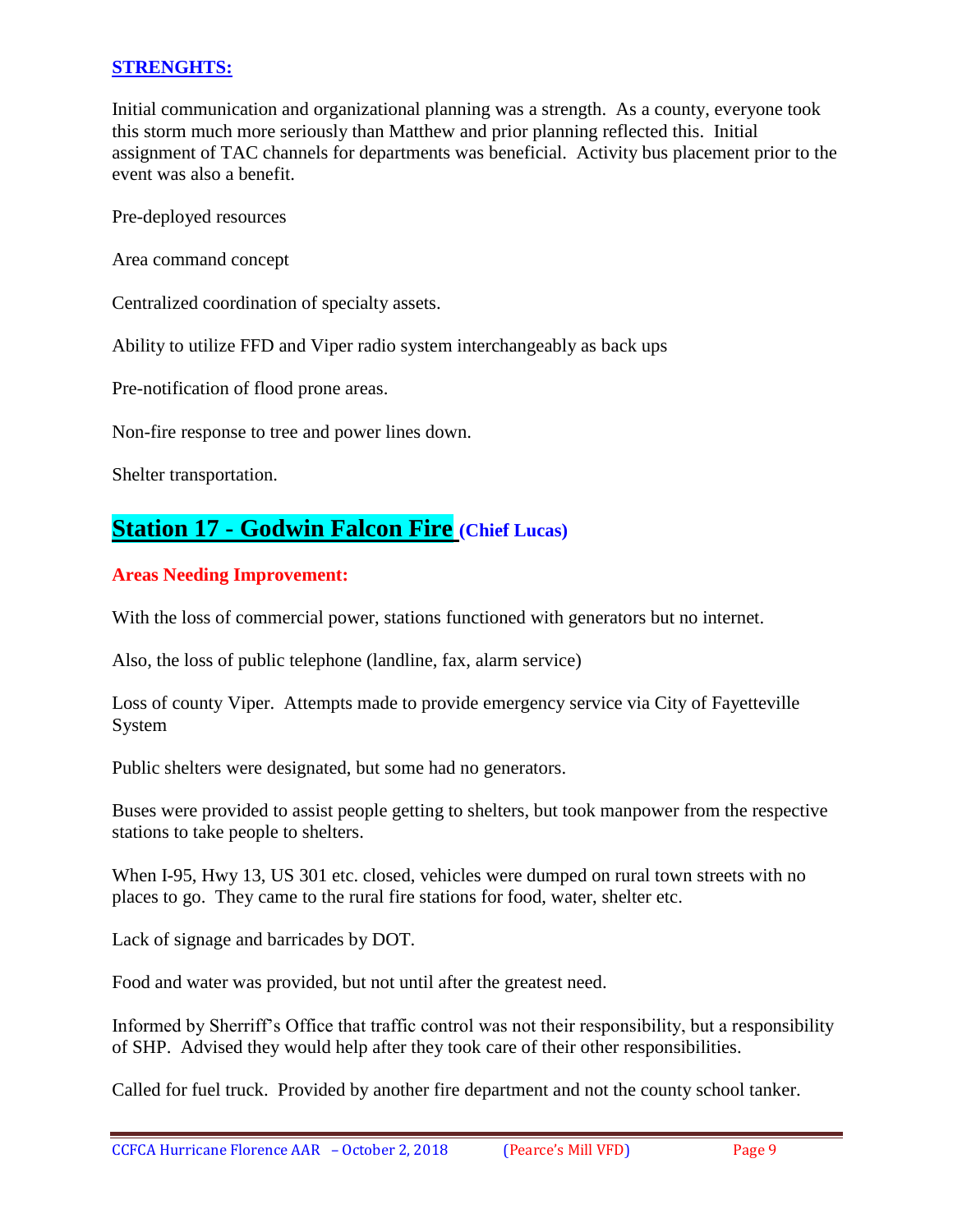Believe that rural fire departments are pretty much on their own in disasters such as Hurricane Matthew and Hurricane Florence due to being isolated by debris, water, and roads out of service.

### **Station 18 - Grays Creek (Chief Herndon & Matthews)**

### **Areas Needing Improvement:**

Communications.

Holding tree and power line calls didn't work for us. Resulted in citizens not receiving service.

### **STRENGHTS:**

SWTs supported us well.

Using a front end loader/backhoe to clear trees worked well for us. All should consider doing this.

## **Station 21 - Hope Mills (Chief Hodges)**

### **Areas Needing Improvement:**

Town Hall lost power which rendered email and phones useless (EM was contacted and advised to contact us via cell phone no further information was disseminated to HMFD, HMPD or town management.

Communications lost power requiring fire departments to switch to city talk groups.

Even though HMFD walkie-talkies had city channels in the same frequencies, they were denied when keyed up.

We were not aware of an East and West Command until I heard same on the radio.

Not sure who was directing water resources.

FFD personnel showed up at the Hope Mills Lake Dam to film same without any notification to town personnel.

Press conferences only included Cumberland County and City of Fayetteville.

Bus and HMFD personnel were sent to Sanders Road on the other side of Hwy 301. Occupants were not there. When we contacted EOC, no one knew anything about same.

Information regarding Lake Upchurch was not relayed to departments downstream by Emergency Management.

Miscommunication with road closures.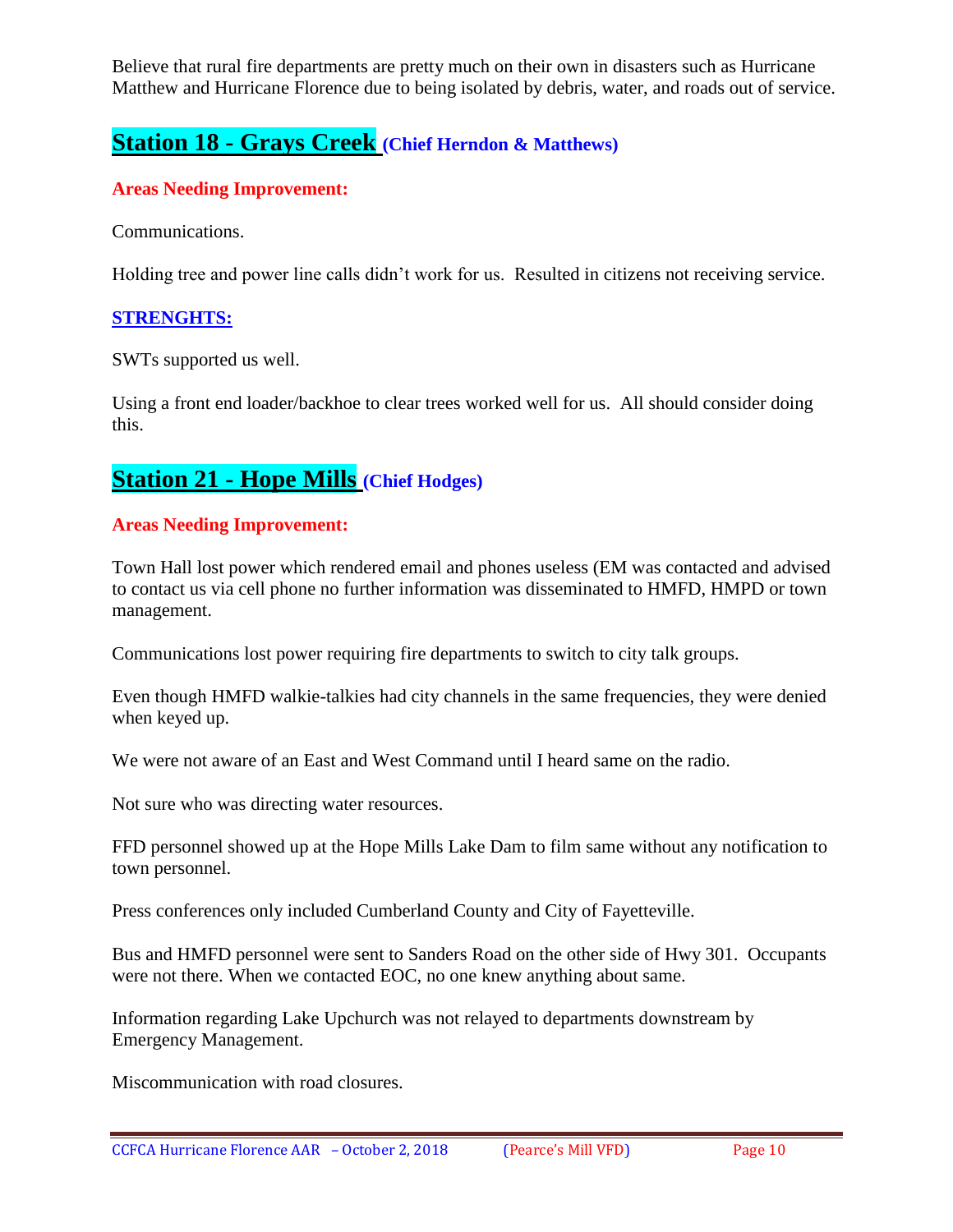Responder with Task Force not vetted, we don't know what we need to do about that. Cajon Navy

### **STRENGHTS:**

Got the fuel truck ahead of the storm.

Got the buses to use for evacuation ahead of the storm.

Got FEMA USAR team ahead of the storm.

Stations 3, 4, 5, 13 and 21 met before the storm for planning purposes and contacted each other daily.

Not dispatched to tree and power line calls.

We were contacted by Mike Naylor with Cumberland County.

Set up our own control room.

Owned our own Tac Channels.

Went out early to encourage evacuations

### **Station 22 - Spring Lake (Chief Richardson)**

### **Areas Needing Improvement:**

Unable to use FFD channels on mobile radios. Portable radios worked.

Fuel staging in our area – we were able to get fuel out of Ft. Bragg, but they had a limited supply.

Unaware of some of the conference calls – the establishment of the area commands (east/west) and the channel changes.

Staging of resources on our side of the county for Stations 15, 20 and 25, Ft. Bragg and Spring Lake.

No mapping provided for potential flood effects when the Little River would crest. This resulted in the Town Public Works Director making our own maps.

Work to confirm power restoration at fire departments and town facilities. Received no answer from Duke Power (twice) on emergency tickets. Received some info from a Duke Power supervisor during evacuation of an apartment complex.

PAR checks on boats – FFD boat 2 was not checked on for approximately 1  $\frac{1}{2}$  hours between 2 and 4 AM while doing a rescue/evacuations in Spring Lake.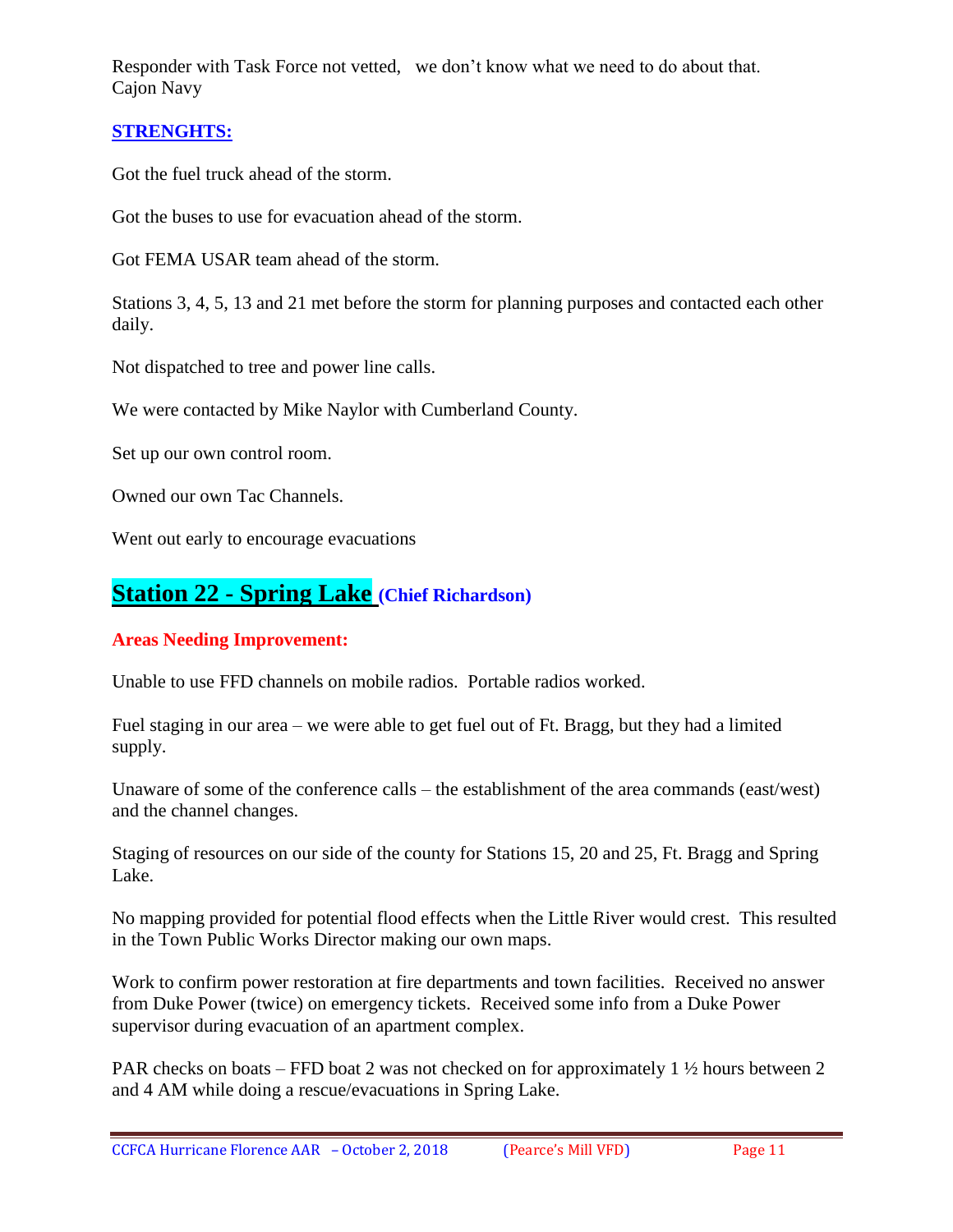Boat and water rescue channels had too much traffic on a few channels.

No representation from NCDOT at all about shutting down 210 and North Bragg Blvd until it happened.

Need Inundation maps for flooding to identify areas for Evacuations.

Power restoration didn't work so well. Numerous calls were not fruitful.

PAR checks for boats need address. Units were overwhelming each other.

High water trucks didn't communicate when they were on the move leading to a loss of accountability.

### **STRENGHTS:**

Started notifications around the Little River three to four days in advance.

Buses were a great benefit to SLFD. Transported evacuees until the Friday after the storm.

Coordinated with Moore County EM for estimated water effects from Wood Lake and the Little River since Woodlake Dam was breached during Matthew.

Liked no wire or tree calls.

### **Station 23 – Stedman (Capt. Jeff Fogle)**

#### **Areas Needing Improvement:**

Needed more info on shelter status.

Create contracts with hotels for EOC personnel.

EOC needs to update the county shelter numbers for occupant loads and when future shelter will be open.

#### **STRENGHTS:**

Assigned liaisons for outside units. Worked well.

Assigned radios to outside units.

# **Station 24 - Grays Creek (Chief Marsh)**

#### **Areas Needing Improvement:**

Changing frequencies caused issues.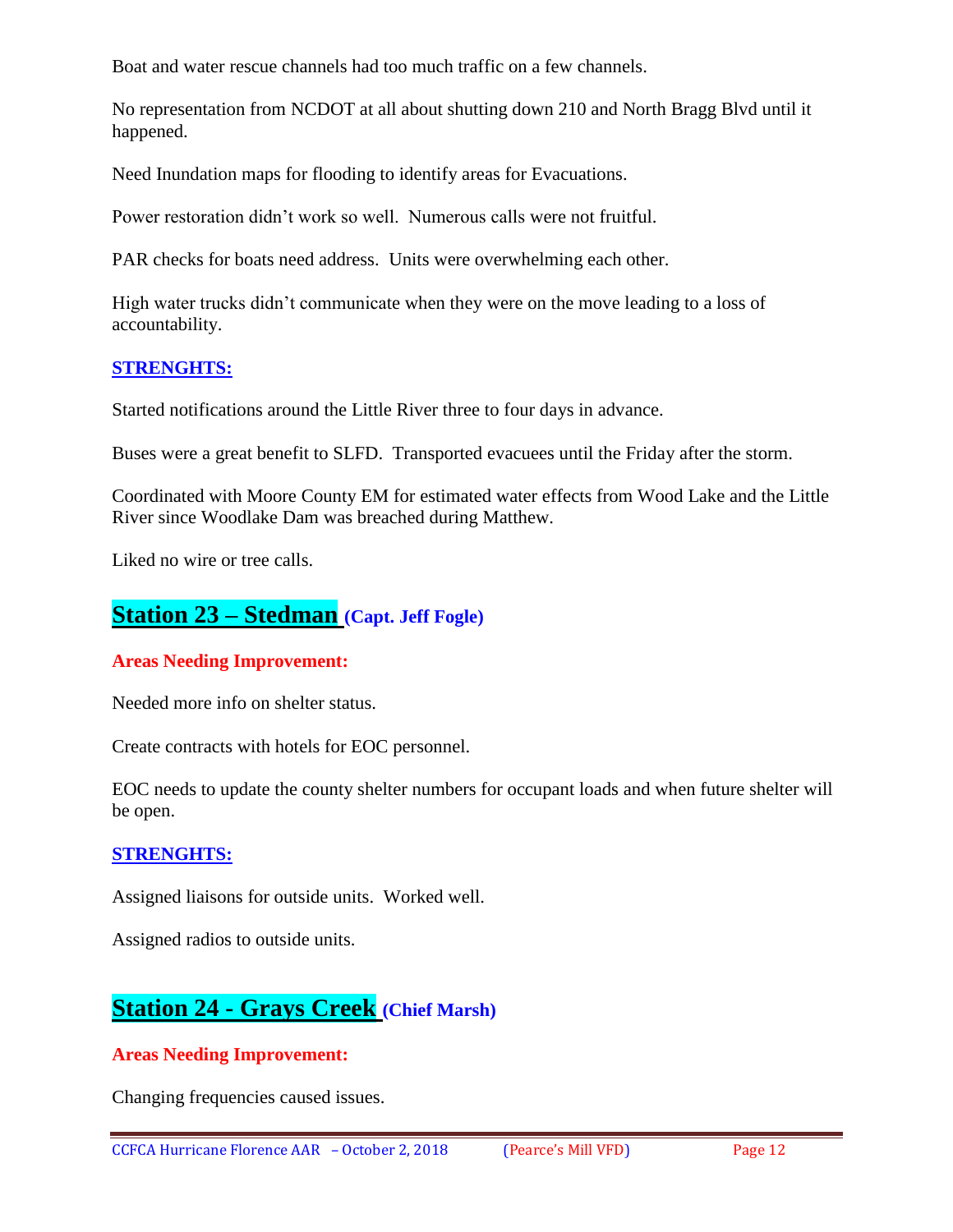Our boat didn't get put on the resource list.

EM channels didn't work.

Needed disabled capable bus and was unable to get one.

We should use VHF for backup during storms.

Requested LE for overdose and cardiac arrest and didn't get assistance.

# **Station 26/27 - Beaver Dam (Chief Brock)**

### **Areas Needing Improvement:**

Lack of positive notification or schedules, and not using all available sources of communications to notify Chief's and staffing or conference calls.

Not willing to provide requested water and food prior to storm's arrival.

Lack of up to date DOT road conditions and closures in district and county wide.

Lack of printed list of strike teams and resources on hand and their locations.

Lack of communication between agencies in EOC when resources being supplied or removed, i.e. got OSFM to supply MRE's and water to us on the second day. A CCSO truck showed up and took 2/3's of the MRE's to take to Mac Williams shelter due to the shelter running short of food. This reflects bad planning on shelter managers.

ID's for strike teams.

EOC needs to update emails

FFD radios were out of range for our department.

A rep from each agency having the correct information needs to be present in the EOC. Fuel trucks need to be equipped with AC/DC pumps.

Communications need to be established and maintained with other counties.

### **STRENGHTS:**

Hotline to EOC for fire departments.

Holding down tree and line calls.

Use of Tactical channels and remote command centers.

Buses and fuel trucks availability